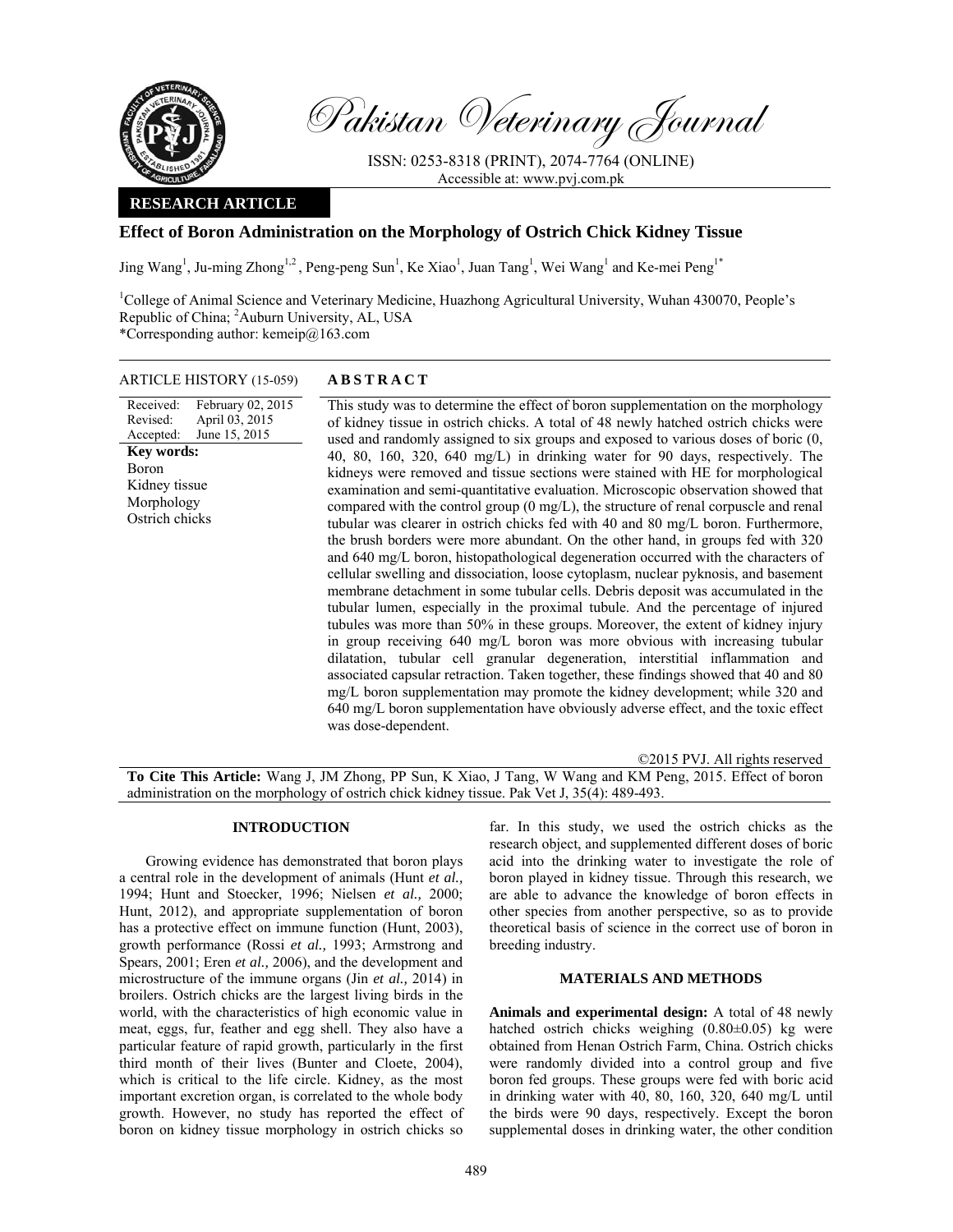were all the same. All experiments were conducted in accordance with the Institutional Animal Ethical Committee.

**Sample collection and assessment of renal tubular injury:** Eight ostrich chicks from each group were anesthetized with 15% urethane (1 g/kg BW) and the kidney tissue were removed immediately. For morphological examination, the kidney tissues were fixed in 4% paraformaldehyde, dehydrated by graded ethanol treatment, cleared in xylene, paraffin embedded, sectioned at 4 µm thickness and stained with HE. The kidney structures were observed under the bright field optical microscope, and photomicrography were taken by OLYMPUS DP2-BSW imaging system (Fig. 1 & 2).

In addition, the slides were reviewed and scored using a semi-quantitative scale method according to the severity and range of tubular damages. The magnitude of renal tubular damage including nuclear pyknosis, tubular dilatation and tubular cell granular degeneration was scored into five levels (0: none; 1: less than 25%; 2: 25 to 50%; 3: 50% to 75%; and 4: more than 75%), which was based on the percentage of injured tubules. Ten high-power fields but non-overlapping cortical areas (magnification  $\times$  400) of each variable were randomly selected, and each slide was reviewed by two professional researchers and tubular damage scores were recorded (Table 1).

**Statistical analysis:** Data were analyzed using the Statistical Package for the Social Sciences (SPSS, v.17.0; SPSS, Chicago, IL, USA) to evaluate the effect of boron supplementation on the morphology of kidney tissue in ostrich chicks, and were expressed as mean±SEM. Duncan's multiple range tests were performed to assess differences between six groups. The level of statistical significance was assigned at P<0.05.

#### **RESULTS**

**Effects of boron on microstructure of kidney tissue in ostrich chicks:** In the kidney of the control group, the renal corpuscle was composed normally by vascular and renal capsule with the apparent Bowman's capsules. The proximal tubular cells were composed of simple cuboidal epithelium cells with the characteristic of big cell body deeply stained, but unclear boundary between cells. The distal tubular cell body was smaller and lightly stained with the nucleus located in the central. Moreover, the tubular lumen of distal tubule was bigger and more regular than that in the proximal tubule (Fig. 1A).

Compared with the control group, the structure of renal corpuscle and renal tubules were clearer and the epithelial cells were in good arrangement in the boron supplemented groups of 40 and 80mg/L. Furthermore, brush border in the free surface and basal striation were clearly observed (Fig. 1B & 1C).

Surprisingly, the group with the 160 mg/L boron supplementation did not show obvious improvement of kidney tissue shown in Fig. 2A. However, no obvious morphological changes were observed, except slight expansion of glomerular capillary and steatosis in few renal tubular epithelial cells compared with control group (Fig. 2A).

While the microstructures in the 320 mg/L boron group showed different degrees of pathological changes in kidney. The cells of renal glomeruli were normal, but Bowman's space was slightly dilated. There was a uniformly morphological injury in the renal tubule, except for some distal tubule, encompassing partial renal tubular epithelial cells with granular degeneration, cellular swelling and dissociation, nuclear pyknosis and loose cytoplasm (Fig. 2B).

Meanwhile, in the group fed with 640 mg/L boron, damage of kidney tissue was more obvious than 320 mg/L boron group, which had a remarkable severe tubular damage mainly in some kidney cortex. The number of renal tubules with granular degeneration was increased. In addition, some cells obviously detached from the basement membrane with the characteristics of swelling and dissociation. Tubular lumen dilation and proteinaceous cast formation were notably seen in the lumen. Those histopathological degenerative changes were observed especially in proximal tubular cells. Furthermore, renal corpuscle was also directly damaged including Bowman's space with scattered blood cells and the glomeruli swelling apparently (Fig. 2C).

**Kidney tubular damage scores:** Quantification of tubular damage in the each group showed that morphology of renal tubular in the control group was approximate normal, showing no damage. The severity of tubular damages fed with 40 mg/L and 80 mg/L boron in drinking water were not different from controls. Besides, the supplementation of 160 mg/L boron showed, to some degree, a significant slight tubular damage. However, compared with the control group, the damage of tubular in ostrich chicks receiving high doses of boron (320 and 640 mg/L in drinking water) caused obviou**s** extensive damage with the significantly increasing percent of injured tubules reaching about 56.65% and 70.85%, respectively (Table 1). In addition, the difference between 320 and 640 mg /L boron groups was also significant (P<0.05) (Table 1).

| <b>Table I:</b> Renal tubular damage scores in each group |  |
|-----------------------------------------------------------|--|
|-----------------------------------------------------------|--|

| <b>Table 1.</b> Kehal tubular damage seores in caen group |            |                   |                  |
|-----------------------------------------------------------|------------|-------------------|------------------|
| Dosage                                                    | Number in  | Severity of Renal | Renal tubular    |
| (mg/L)                                                    | each group | tubular damages   | damage scores    |
| 0                                                         |            |                   | 0d               |
| 40                                                        | 8          |                   | 0d               |
| 80                                                        |            |                   | 0d               |
| 160                                                       | 8          | $^{++}$           | $9.25 \pm 0.07c$ |
| 320                                                       | 8          | $++++$            | 56.65±0.63b      |
| 640                                                       |            | $+++++$           | 70.85±0.92a      |

- represents normal; + represents mild; ++ represents moderate; +++ represents severe; ++++ represents very severe; +++++ represents extensive damage. Different letters (a–d) in the same column indicate significant differences (P<0.05), and the same letters indicate no significant difference (P>0.05).

#### **DISCUSSION**

It is well known that the organ structure determines its relevant functions. More and more studies demonstrated that the boron supplementation with appropriate doses is beneficial to the early embryonic development and reproductive system (Fort *et al.,* 1998; Rowe *et al.,* 1998), immune organs development (Fry *et al.,* 2010), the mitogenactivated protein kinase (MAPK) pathway (Park *et al.,*  2004), as well as regulation of inflammation and immune function (Armstrong *et al.,* 2001) in domestic animals.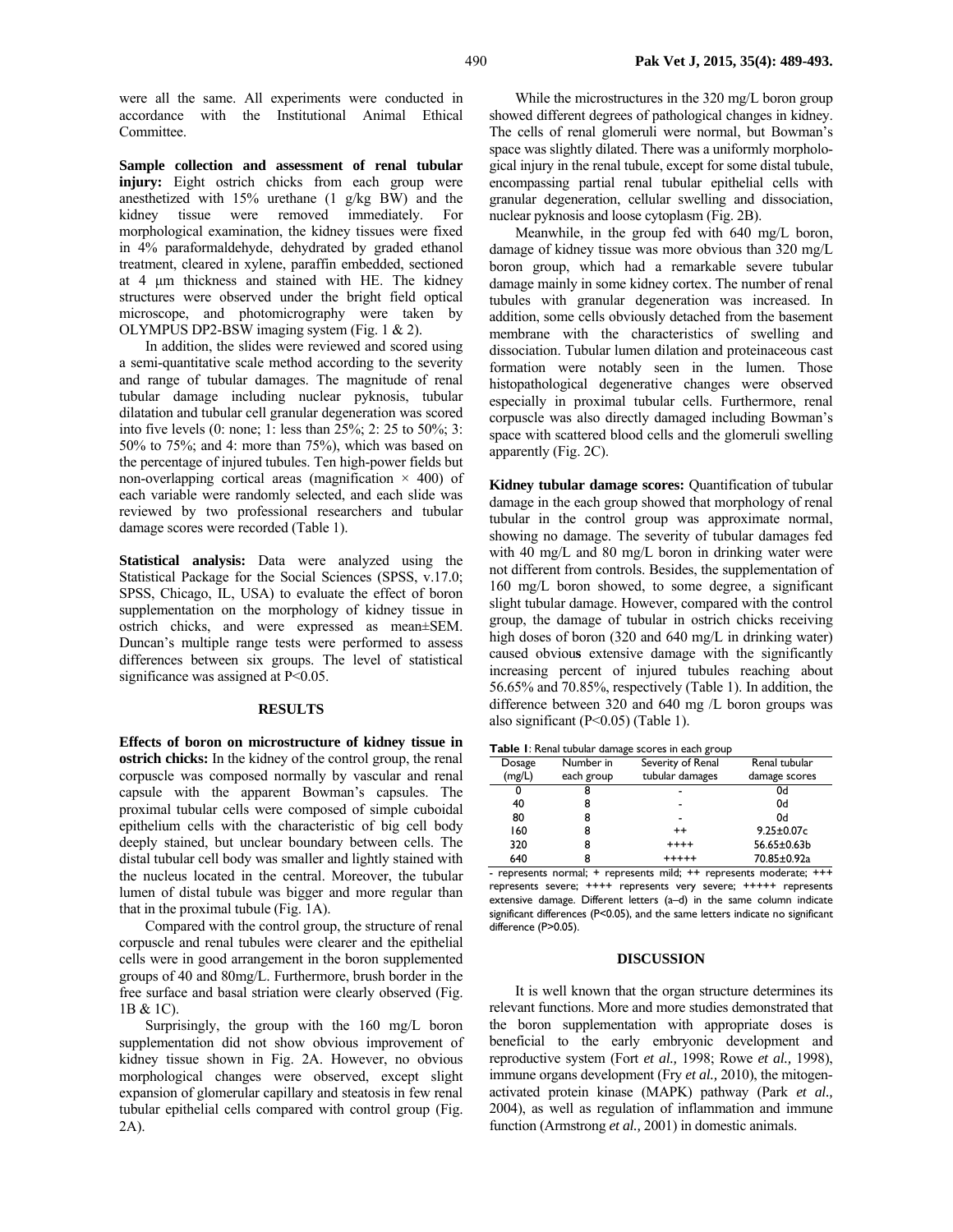

**Fig. 1:** Representative microscopic images of kidney sections from low doses boron groups (HE, 200x). A) Essentially normal histology (0 mg/L). Bowman's capsules (asterisks), tubular cell (black arrows), tubular lumen (black triangles). B-C) 40 and 80 mg/L boron supplementation groups with clearer renal tubular cell (black arrows), brush border abundant (asterisks).

In addition, appropriate addition of boron produced positive effects on immune function of broilers and increased the serum antibody in broilers and rats (Hunt and Herbel, 1994). Moreover, Cheng *et al.* (2011) indicated that boron supplementation was helpful for ostrich chick bone development, and that 200 mg/L concentration appeared to be the most beneficial. In the current study, we observed the renal corpuscle and renal tubular structure in the groups supplemented with 40 and 80 mg/L boron, with the good arrangement of epithelial cells, were clearer than that of control group in ostrich chick. Furthermore, the brush border was more abundant. The brush border contributes to the reabsorption function of proximal tubules. These results suggested that low-dose boron may have a promoting effect on the kidney tissue development, so as to the kidney function, which was consistent with the previous studies on other organs mentioned above. However, it is noted that the



**Fig. 2:** Representative microscopic images of kidneys from high doses boron groups (HE, A: 200 x; BC: 400 x). A) 160 mg/L boron group with slight damage of tubular cells (black arrows). B) 320 mg/L boron group with the damage of tubular cells (black arrows), and the expansion of renal glomerulus (asterisks); C) 640 mg/L boron group increased the extent of tubular damage (black arrows) and glomerulus (asterisks).

optimal dosage of boron supplementation depends on the animal species and ages.

On the other hand, high-dose boron has an obviously adverse or even toxic effect on kidney in domestic animals (Pah *et al.,* 2001; Hunt *et al.,* 1994). More and more experiments have shown that high-dose boron (boron concentration more than 200 mg/L) have obvious inhibitive effect on the functions of brain (Penland, 1994), development of central immune organs (Jin *et al.,* 2014), and immune system (Fry *et al.,* 2010). In addition, highdose boron can also decrease the body weight (Wilson and Ruszler, 1998), and damage the structure of thymus (Gu *et al.,* 2007), and spleen (Hu *et al.,* 2014). In our present study, morphological injury of the renal tubules was detected in both 320 and 640 mg /L boron groups when compared with the control group, including the loose cytoplasm, nuclear pyknosis, and basement membrane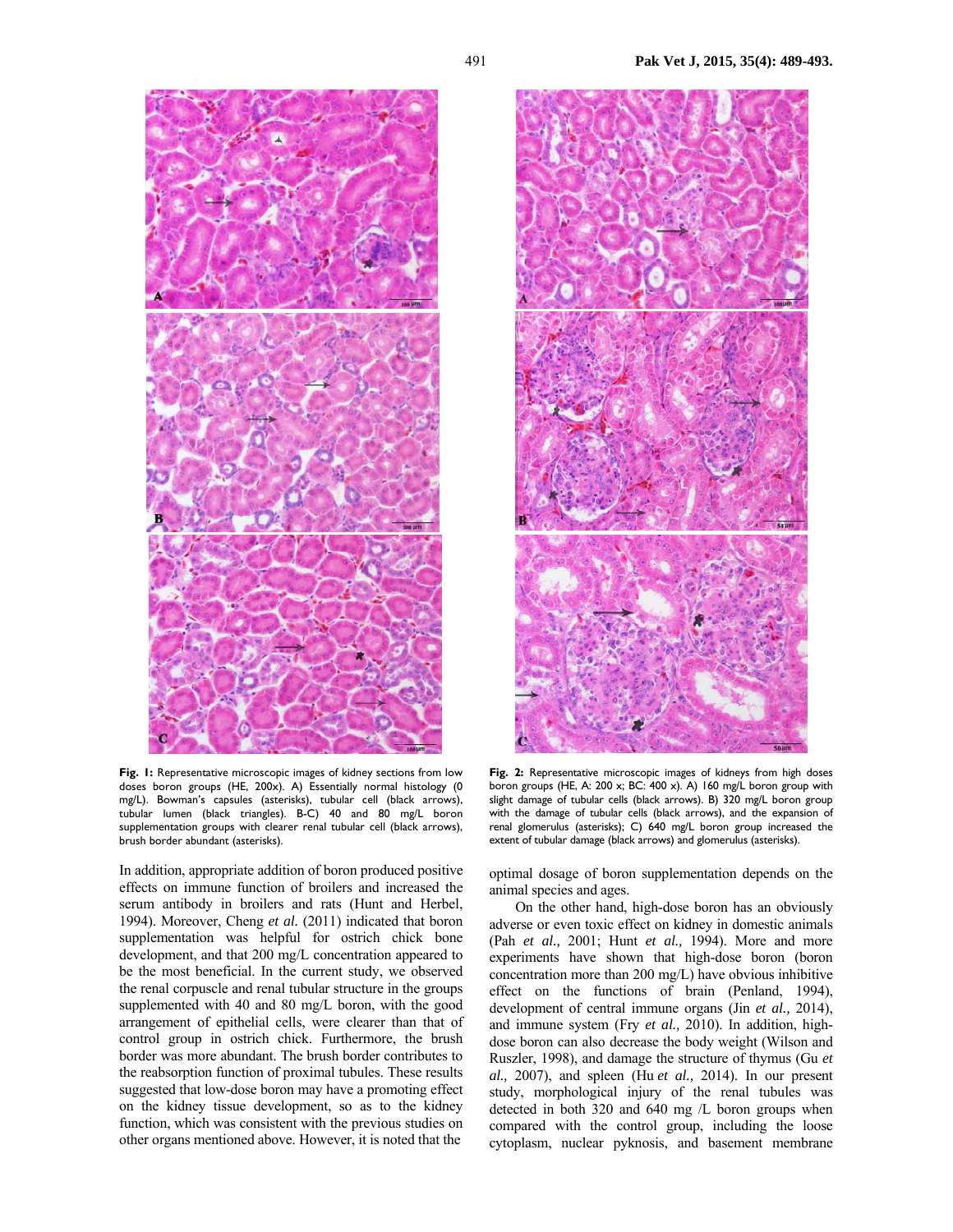detachment in some cells. These cells demonstrated the characteristics of swelling, dissociation, and structure indistinct. Besides, cast formation has been seen in most of the lumens, especially in renal proximal tubules. Moreover, the extent of kidney injury was more obvious in 640 mg/L boron group than 320 mg/L boron group. These observations were consistent with the previous studies by Tavil Sabuncuoglu *et al.* (2006), indicating that high-dose boron resulted in histopathological changes in kidney tissue and the toxic effect was dose-dependent.

The renal tubule, considered as the important functional structure on the regulation of urine volume and composition, is one of the main targets damaged by highdose boron supplementation. When renal tubule was injured, on the one hand, then the injured tubular cells underwent the apoptosis, and produced cast formation in the lumen of renal tubules (Havasi and Borkan, 2011); on the other hand, it has demonstrated that renal proximal tubule cells in culture could release profibrotic growth factors, and matrix proteins when stimulated by inflammatory mediators (Jones *et al.,* 1999; David *et al.,* 1997; Burton *et al.,* 1996; Deckers *et al.,* 1998), so that's maybe the reason why much debris deposit inside the lumen of renal tubules observed in both 320 and 640 mg/L boron groups.

But the mechanisms underlying the high-dose boron induced damage were not clear by far. We speculated the reasons may be numerous. First, when absorbed in the blood, most of boron absorbed is ultimately eliminated as original form by kidney (Vaziri *et al.,* 2001; Pah *et al.,* 2001). High dose boron leads to a significant accumulation of boron in kidney tissue (Tavil Sabuncuoglu *et al.,* 2006), through which the morphology of kidney was more susceptible to be influenced. Especially, when high-dose boron was beyond the tolerance threshold of kidney for a long time, it may cause a direct damage of the renal corpuscle and renal tubule in ostrich chicks. Second, boron can alter the mineral metabolism such as calcium, magnesium and vitamin D (Volpe *et al.,* 1993; Devirian and Volpe, 2003), as well as the activity of related enzyme (Devirian and Volpe, 2003; Samman *et al.,* 1998). These factors may indirectly or directly induce the morphological damage of kidney tissues.

Further studies are needed to confirm these speculated molecular mechanisms underlying the highdose boron induced damages in the ostrich chick's kidney tissue, and to provide a comprehensive evaluation for the effect of boron on kidney tissue at different dosage and scientific basis for the ostrich chick breeding.

**Conclusion:** In the present study, we evaluated the effect of boron supplementation on ostrich chicks' kidney tissue with different doses in drinking water. Results from this study indicated that 40 and 80 mg/L boron supplementation may promote kidney tissue growth; whereas, 320 and 640 mg/L of boron caused histopathological changes in kidney tissue and the damage effect was dose-dependent. These results suggested that adding a certain dose of boron in the drinking water may promote the kidney development of ostrich chick. More study is needed to confirm the appropriate dosage and the

timing of supplementation during the ostrich chick breeding.

**Acknowledgement**: This study was supported by the National Natural Science Foundation of China No.31272517 and No.30972152.

**Author's contribution:** KMP and JW conceived the experimental protocols. JW, PPS and KX executed the experiment. JW, JT and WW analyzed the data. All authors critically revised the manuscript and approved the final version.

#### **REFERENCES**

- Armstrong TA and JW Spears, 2001. Effect of dietary boron on growth performance, calcium and phosphorus metabolism, and bone mechanical properties in growing barrows. J Anim Sci, 79: 3120- 3127.
- Armstrong TA, JW Spears and KE Lloyd, 2001. Inflammatory response, growth, and thyroid hormone concentrations are affected by longterm boron supplementation in gilts. | Anim Sci, 79: 1549-1556.
- Bunter KL and SW Cloete, 2004. Genetic parameters for egg-, chickand live-weight traits recorded in farmed ostriches (Struthio camelus). Livest Prod Sci, 91: 9-22.
- Burton CJ, C Combe, J Walls and KP Harris, 1996. Fibronectin production by human tubular cells: the effect of apical protein. Kidney Int, 50: 760-767.
- Cheng JY, KM Peng, EH Jin, Y Zhang, Y Liu *et al*., 2011. Effect of additional boron on tibias of African ostrich chicks. Biol Trace Elem Res, 144: 538-549.
- David S, L Biancone, C Caserta, B Bussolati, V Cambi *et al*., 1997. Alternative pathway complement activation induces proinflammatory activity in human proximal tubular epithelial cells. Nephrol Dial Transpl, 12: 51-56.
- Deckers JG, S De Haij, FJ Van der Woude, SW Van der Kooij *et al*., 1998. IL-4 and IL-13 augment cytokine-and CD40-induced RANTES production by human renal tubular epithelial cells in vitro. J Am Soc Nephrol, 9: 1187-1193.
- Devirian TA and SL Volpe, 2003. The physiological effects of dietary boron. Crit Rev Food Sci, 43: 219-231.
- Eren M, B Kocaoglu-Güclü, F Uyanik and N Karabulut, 2006. The effects of dietary boron supplementation on performance, carcass composition and serum lipids in Japanese quails. J Anim Vet Adv, 5: 1105-1108.
- Fort DJ, TL Propst, EL Stover, PL Strong and FJ Murray, 1998. Adverse reproductive and developmental effects in Xenopus from insufficient boron. Biol Trace Elem Res, 66: 237-259.
- Fry RS, KE Lloyd, SK Jacobi, PD Siciliano, WP Robarge *et al*., 2010. Effect of dietary boron on immune function in growing beef steers. | Anim Physiol An N, 94: 273-279.
- Gu YF, SH Li, J Wang, CF Shang and HL Chen, 2007. Effects of boron poisoning on thymus development in Gushi chickens. Indian Vet J, 84: 584-586.
- Havasi A and SC Borkan, 2011. Apoptosis and acute kidney injury. Kidney Int, 80: 29-40.
- Hu Q, SH Li, EM Qiao, ZT Tang, ER Jin *et al*., 2014. Effects of Boron on Structure and Antioxidative Activities of Spleen in Rats. Biol Trace Elem Res, 158: 73-80.
- Hunt CD and BJ Stoecker, 1996. Deliberations and evaluations of the approaches, endpoints and paradigms for boron, chromium and fluoride dietary recommendations. | Nutr, 126: 2441S-2451S.
- Hunt CD, 1994. The biochemical effects of physiologic amounts of dietary boron in animal nutrition models. Environ Health Persp,  $102: 35-43.$
- Hunt CD, 2003. Dietary boron: an overview of the evidence for its role in immune function. J Trace Elem Exp Med, 16: 291-306.
- Hunt CD, 2012. Dietary boron: progress in establishing essential roles in human physiology. J Trace Elem Med Bio, 26: 157-160.
- Hunt CD, JL Herbel and JP Idso, 1994. Dietary boron modifies the effects of vitamin D3 nutrition on indices of energy substrate utilization and mineral metabolism in the chick. J Bone Miner Res, 9: 171-182.